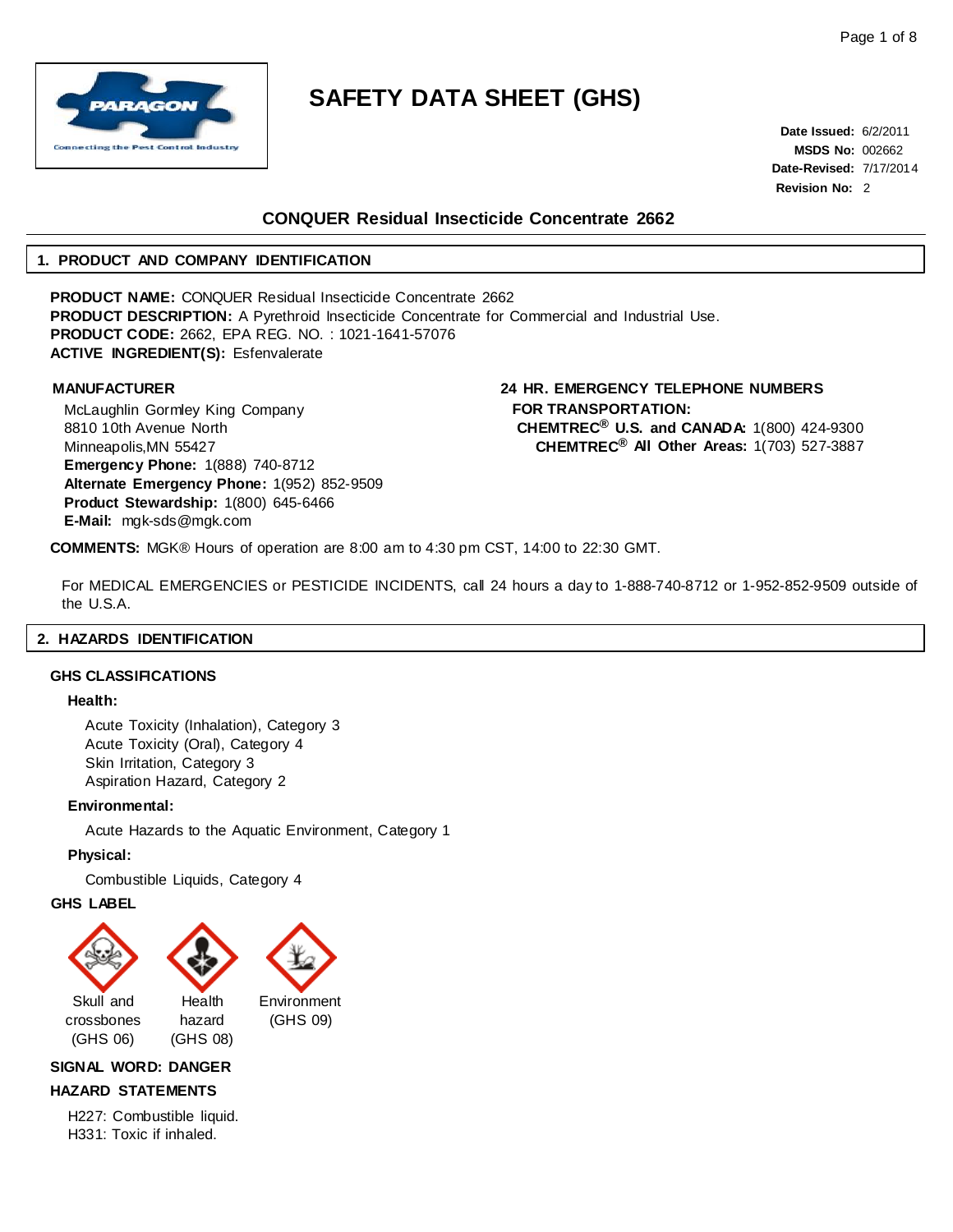

**Date Issued:** 6/2/2011 **MSDS No:** 002662 **Date-Revised:** 7/17/2014 **Revision No:** 2

## **CONQUER Residual Insecticide Concentrate 2662**

H302: Harmful if swallowed.

H305: May be harmful if swallowed and enters airways.

H316: Causes mild skin irritation.

H400: Very toxic to aquatic life.

H410: Very toxic to aquatic life with long lasting effects.

### **PRECAUTIONARY STATEMENT(S)**

#### **Prevention:**

P202: Do not handle until all safety precautions have been read and understood.

#### **Response:**

P305+P351+P338: IF IN EYES: Rinse cautiously with water for several minutes. Remove contact lenses, if present and easy to do. Continue rinsing.

- P303+P361+P353: IF ON SKIN (or hair): Remove/Take off immediately all contaminated clothing. Rinse skin with water/shower.
- P301+P312: IF SWALLOWED: Call a POISON CENTER or doctor/physician if you feel unwell.

P304+P340: IF INHALED: Remove victim to fresh air and keep at rest in a position comfortable for breathing.

#### **Storage:**

P403+P233: Store in a well-ventilated place. Keep container tightly closed.

P210: Keep away from heat/sparks/open flames/hot surfaces. – No smoking.

#### **Disposal:**

P501: Dispose of contents/container to an approved waste disposal plant.

**COMMENTS:** This material is considered hazardous by the 2012 OSHA Hazard Communication Standard [29 CFR 1910.1200(a)(1)], and the G.H.S.

### **3. COMPOSITION / INFORMATION ON INGREDIENTS**

| <b>Chemical Name</b>  | $Wt.$ % | <b>CAS</b>          |
|-----------------------|---------|---------------------|
| Esfenvalerate         | 3.48    | 66230-04-4          |
| Petroleum Distillates |         | 25 - 50 64742 -47-8 |

**COMMENTS:** Ingredients not identified are proprietary or non-hazardous. Values are not product specifications.

## **4. FIRST AID MEASURES**

**EYES:** Hold eye open and rinse slowly and gently with water for 15-20 minutes. Remove contact lenses, if present, after the first 5 minutes, then continue rinsing eye. Call a poison control center or doctor for treatment advice.

**SKIN:** Take off contaminated clothing. Rinse skin immediately with plenty of water for 15-20 minutes. Call a poison control center or doctor for treatment advice.

- **INGESTION:** If swallowed, IMMEDIATELY call a poison control center or doctor for treatment advice. DO NOT give **any** liquid to the person. Do not induce vomiting unless told to do so by a poison control center or a doctor. Never give anything by mouth to an unconscious person.
- **INHALATION:** Remove affected person to fresh air. If person is not breathing, call 911 or an ambulance, and then give artificial respiration, preferably mouth-to-mouth if possible. Call a poison control center or doctor for further treatment advice.
- **NOTES TO PHYSICIAN:** Contains Pyrethroids and Petroleum Distillates vomiting may pose an aspiration pneumonia hazard. Diazepam has been recommended to reduce the CNS effects of Esfenvalerate.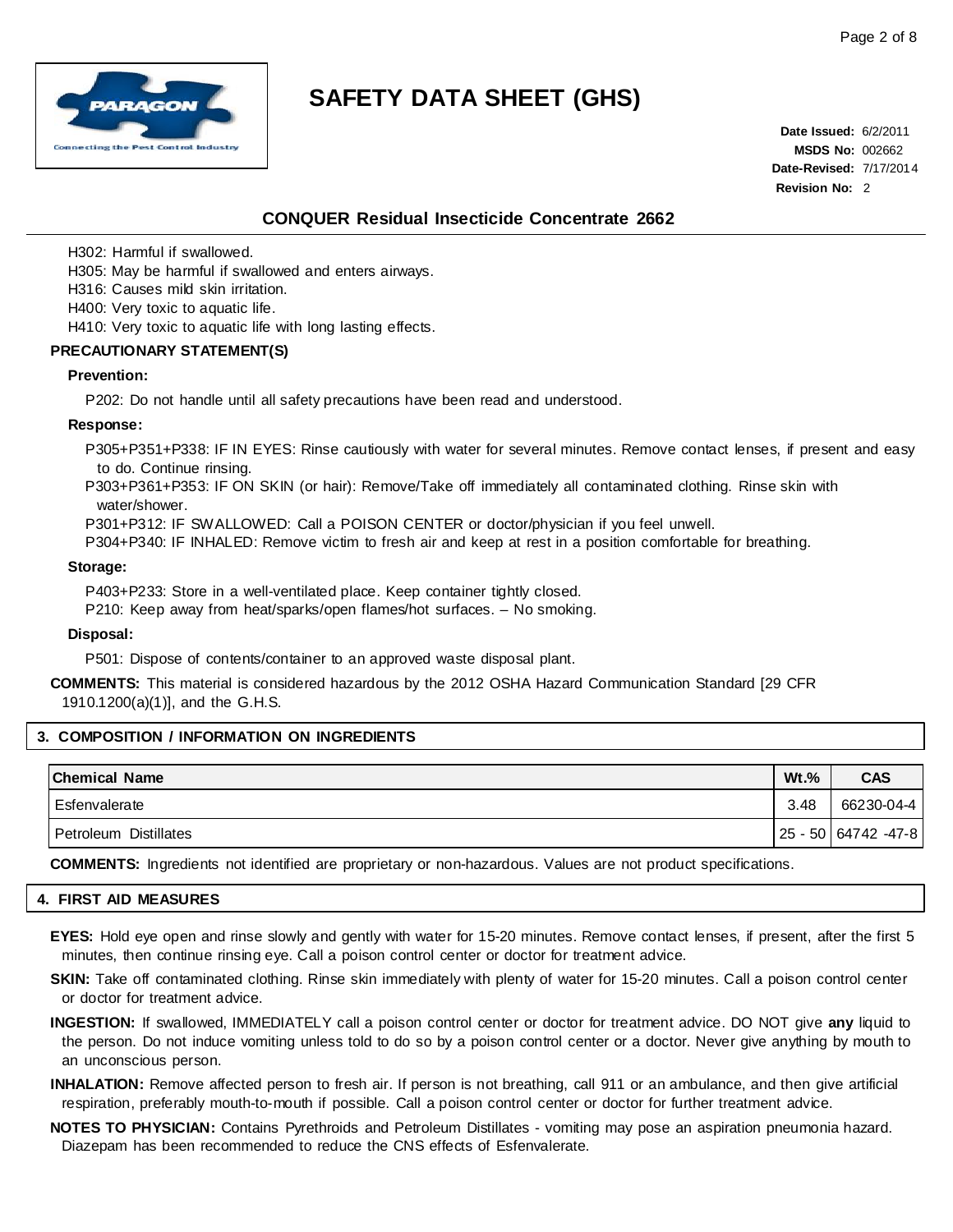

**Date Issued:** 6/2/2011 **MSDS No:** 002662 **Date-Revised:** 7/17/2014 **Revision No:** 2

## **CONQUER Residual Insecticide Concentrate 2662**

For skin effects, a highly efficient therapeutic agent for Pyrethroid exposure is topical application of Tocopherol Acetate (Vitamin E).

## **5. FIRE FIGHTING MEASURES**

## **FLAMMABLE CLASS:** OSHA-COMBUSTIBLE LIQUID

**EXTINGUISHING MEDIA:** Foam, carbon dioxide or dry chemical.

**HAZARDOUS COMBUSTION PRODUCTS:** Under fire conditions this product will support combustion and may decompose to give off toxic gases such as HYDROGEN CYANIDE, carbon monoxide, carbon dioxide, and nitrogen oxides.

**FIRE FIGHTING PROCEDURES:** Treat as an oil fire. Use a full-faced self-contained breathing apparatus along with full protective gear. Keep nearby containers and equipment cool with a water stream.

**SENSITIVE TO STATIC DISCHARGE:** Yes, use proper bonding and/or grounding procedures.

## **6. ACCIDENTAL RELEASE MEASURES**

**SMALL SPILL:** Shut off ignition sources. Stop release, if possible without risk. Dike or contain release, if possible, and if immediate response can prevent further damage or danger. Isolate and control access to the release area. Take actions to reduce vapors. Absorb with appropriate absorbent. Clean spill area of residues and absorbent.

**LARGE SPILL:** Shut off ignition sources. Stop release, if possible without risk. Dike or contain release, if possible, and if immediate response can prevent further damage or danger. Isolate and control access to the release area. Take actions to reduce vapors. Collect product into drums, etc. via drains, pumps, etc. Absorb with appropriate absorbent. Clean spill area of residues and absorbent.

## **ENVIRONMENTAL PRECAUTIONS**

**WATER SPILL:** Contains Pyrethroids, which are toxic to fish and other aquatic invertebrates. Contaminated absorbent and wash water should be disposed of according to local, state/provincial and federal/national regulations.

## **7. HANDLING AND STORAGE**

**GENERAL PROCEDURES:** COMBUSTIBLE LIQUID. DO NOT APPLY THIS PRODUCT IN OR ON ELECTRICAL EQUIPMENT DUE TO THE POSSIBILITY OF SHOCK HAZARD. Do not use or store near heat, open flame, or any other ignition sources.

**HANDLING:** Take prudent precautions to avoid contact with skin, eyes, and clothing. Avoid breathing vapors or spray mists of this product. Wearing a respirator is not normally required when handling this product, but recommended in the absence of proper mechanical ventilation. Do not contaminate water, food or feedstuffs, by storage, handling, or by disposal.

READ AND OBSERVE ALL PRECAUTIONS AND INSTRUCTIONS ON THE PRODUCT LABEL.

**STORAGE:** Store containers upright and closed. Always store pesticides in the original container. Store away from food and petfood. Store in areas that are cool, dry and well-ventilated. Keep away from strong acids, bases and oxidizers. DO NOT allow product to exceed 160°F (71.1°C) as HYDROGEN CYANIDE GAS may be produced. Keep away from heat, sparks, and any other ignition sources.

## KEEP OUT OF REACH OF CHILDREN

**ELECTROSTATIC ACCUMULATION HAZARD:** This product contains petroleum distillates for which there is potential for the accumulation of static electricity. Consideration should be given to bonding and grounding of equipment during loading, unloading, and transfer of this product.

### **8. EXPOSURE CONTROLS / PERSONAL PROTECTION**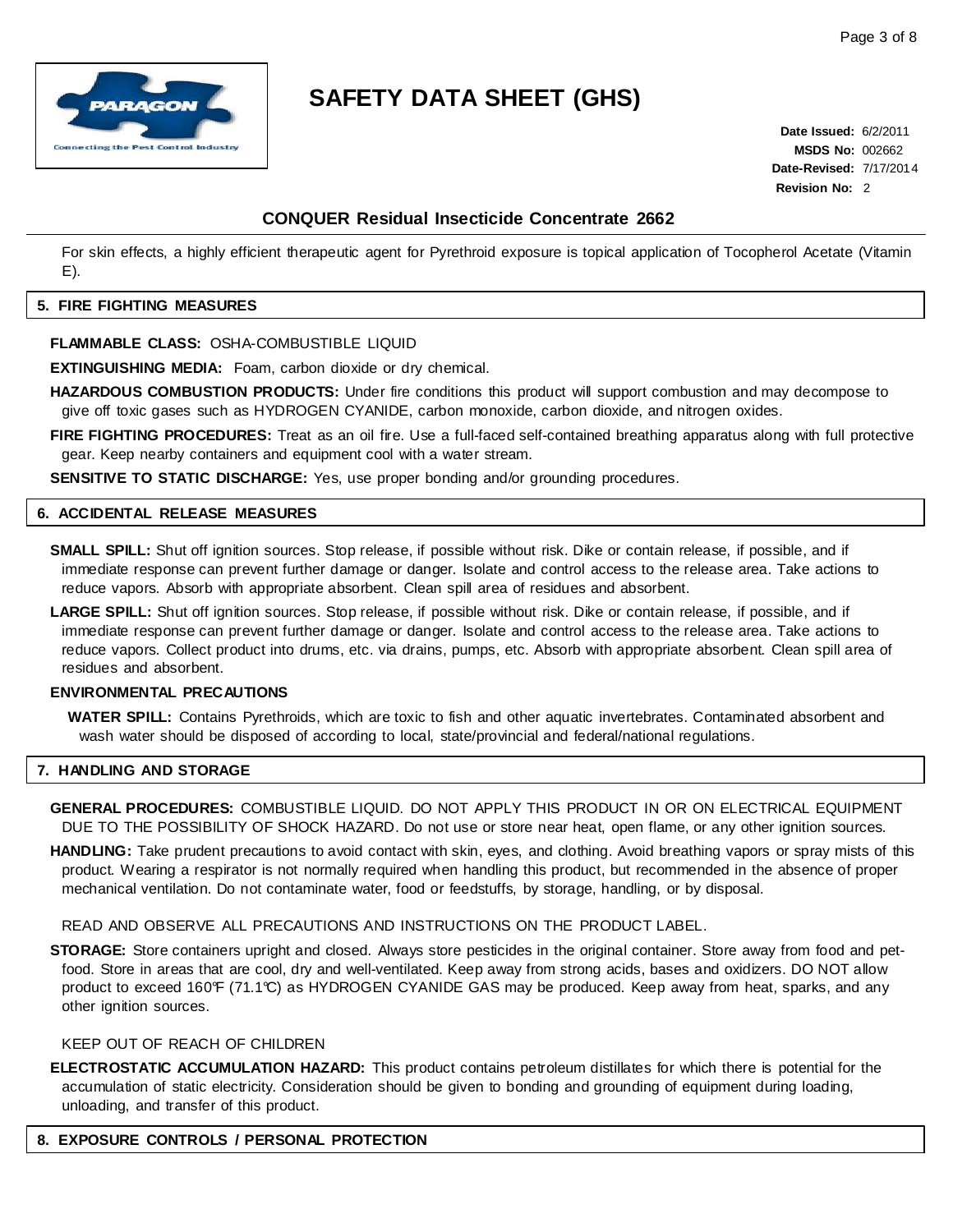

**Date Issued:** 6/2/2011 **MSDS No:** 002662 **Date-Revised:** 7/17/2014 **Revision No:** 2

## **CONQUER Residual Insecticide Concentrate 2662**

## **EXPOSURE GUIDELINES**

| OSHA HAZARDOUS COMPONENTS (29 CFR1910.1200) |             |                 |                        |                  |                   |                    |                   |  |  |
|---------------------------------------------|-------------|-----------------|------------------------|------------------|-------------------|--------------------|-------------------|--|--|
|                                             |             |                 | <b>EXPOSURE LIMITS</b> |                  |                   |                    |                   |  |  |
|                                             |             | <b>OSHA PEL</b> |                        | <b>ACGIH TLV</b> |                   | <b>SupplierOEL</b> |                   |  |  |
| <b>Chemical Name</b>                        |             | ppm             | mg/m <sup>3</sup>      | ppm              | mg/m <sup>3</sup> | ppm                | mg/m <sup>3</sup> |  |  |
| Esfenvalerate                               | <b>TWA</b>  | None            |                        | None             |                   | $[1]$              | 2[1]              |  |  |
| Petroleum Distillates                       | <b>TWA</b>  | $[2]$           | $5^{[2]}$              | $[2]$            | $5^{[2]}$         | 100                | 525               |  |  |
|                                             | <b>STEL</b> |                 |                        |                  | 10                |                    |                   |  |  |
| <b>OSHA TABLE COMMENTS:</b>                 |             |                 |                        |                  |                   |                    |                   |  |  |

### **1.** Skin

**2.** As oil-mist, if generated.

**ENGINEERING CONTROLS:** Ventilate treatment area thoroughly before re-entry.

## **PERSONAL PROTECTIVE EQUIPMENT**

**EYES AND FACE:** Take prudent precautions to avoid contact with eyes.

**SKIN:** Take prudent precautions to avoid contact with skin and clothing.

**RESPIRATORY:** Avoid inhalation of vapors and mists. Leave treatment area promptly to avoid inhalation exposure.

DO NOT remain in the building during treatment with this product. Ventilate thoroughly for 30 minutes before reoccupying treated area.

**WORK HYGIENIC PRACTICES:** DO NOT SMOKE, EAT, OR DRINK, OR APPLY COSMETICS IN WORK AREA!

Wash promptly if skin becomes contaminated. Wash at the end of each work shift and before eating, smoking, or using the toilet.

## **9. PHYSICAL AND CHEMICAL PROPERTIES**

**PHYSICAL STATE:** Liquid **ODOR:** Strong solvent-odor. **APPEARANCE:** Pale, yellow-colored liquid. **pH:** 4.9 **Notes:** @ 5% in water. **FLASHPOINT AND METHOD:** 71.1°C (160°F) TAG Closed Cup **VAPOR DENSITY:** Heavier than air. **FREEZING POINT:** Not Available **SOLUBILITY IN WATER:** Miscible in water. **SPECIFIC GRAVITY:** 0.889 (Water = 1) at 20  $\degree$  (68 $\degree$ F) **VISCOSITY #1:** 10 CPS at 23°C (73.4°F) Brookfield **(VOC):** < 28.000 %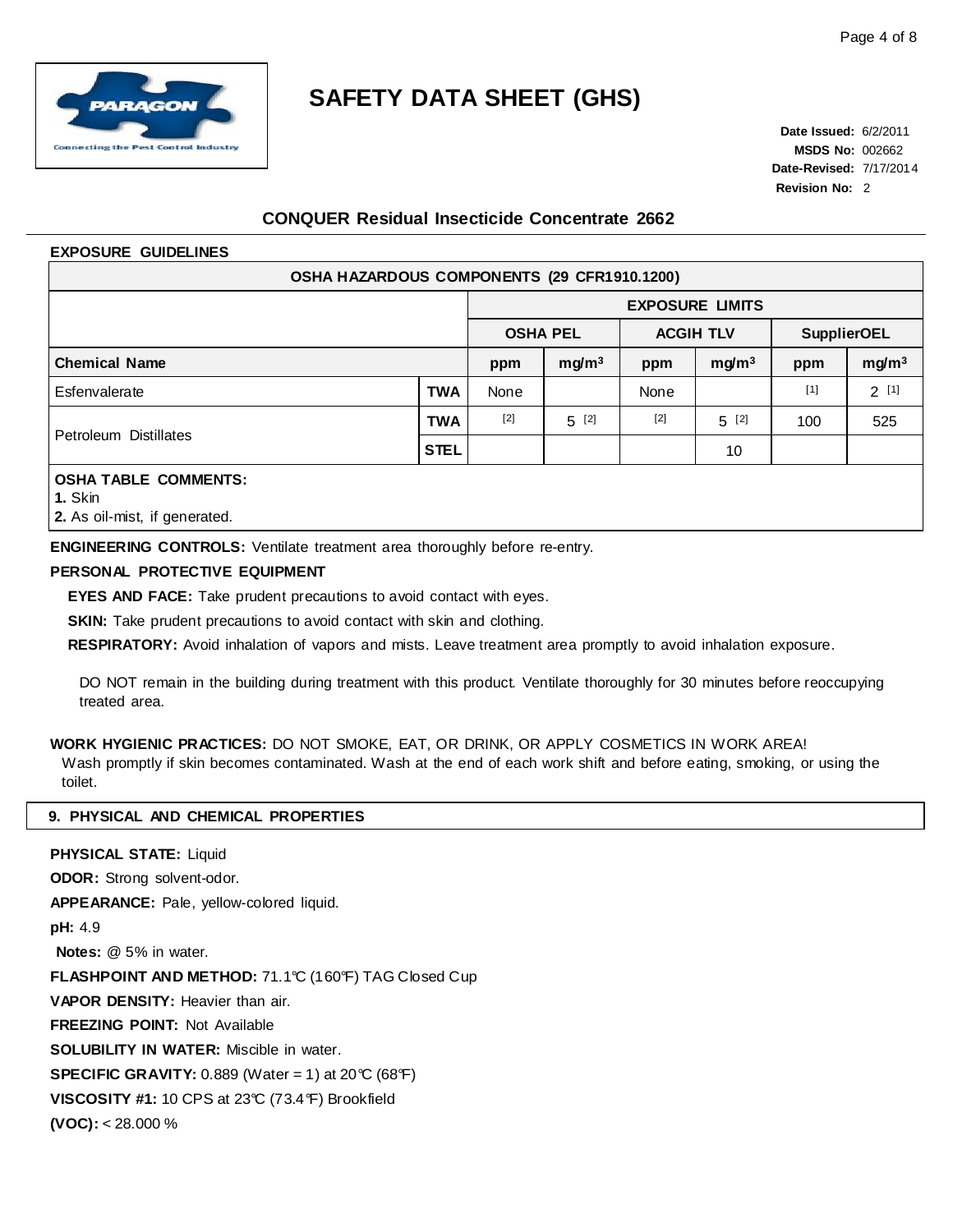

**Date Issued:** 6/2/2011 **MSDS No:** 002662 **Date-Revised:** 7/17/2014 **Revision No:** 2

## **CONQUER Residual Insecticide Concentrate 2662**

## **10. STABILITY AND REACTIVITY**

## **STABLE:** Yes

### **HAZARDOUS POLYMERIZATION:** No

**CONDITIONS TO AVOID:** Not compatible with strong acids or bases. Not compatible with strong oxidizers.

**HAZARDOUS DECOMPOSITION PRODUCTS:** See Section 5 for combustion products.

## **11. TOXICOLOGICAL INFORMATION**

## **ACUTE**

**DERMAL LD<sub>50</sub>: > 2.0 gm/kg Notes:** Albino rabbit.

**ORAL LD50:** 1.47 gm/kg

**Notes:** Albino rat.

**INHALATION LC<sub>50</sub>: 0.99 mg/L** 

**Notes:** Rats exposed for 4 hours to test atmosphere. The Acute Inhalation LC<sub>50</sub> of this material places it in EPA Toxic Category III.

**EYE EFFECTS:** Irritation clearing within 72 hours.

**SKIN EFFECTS:** Moderate irritation at 72 hours. Produced a primary skin Irritation Index of 2.13

**SENSITIZATION:** Negative; Not considered to be a dermal sensitizer to albino guinea pigs.

**COMMENTS:** None of the components present in this material at concentrations equal to or greater than 0.1% are listed by IARC, NTP, OSHA or ACGIH as being carcinogens.

### **12. ECOLOGICAL INFORMATION**

**ECOTOXICOLOGICAL INFORMATION:** This product is toxic to fish, birds, and other wildlife. Do not contaminate ornamental fish ponds. To protect the environment, do not allow pesticide to enter or run off into storm drains, drainage ditches, gutters, or surface waters. Applying this product in calm weather when rain is not predicted for the next 24 hours will help to ensure that wind or rain does not blow or wash pesticide off the treatment area. Rinsing application equipment over the treated area will help avoid run off to water bodies or drainage systems. Do not discharge effluent containing this product into lakes, streams, ponds, estuaries, oceans or other waters, unless in accordance with the requirements of a National Pollutant Discharge Elimination System (NPDES) permit and the permitting authority has been notified in writing prior to discharge. Do not discharge effluent containing this product into sewer systems without previously notifying the local sewage treatment plant authority. For guidance, contact your State Water Board or Regional Office of the Environmental Protection Agency (EPA).

This product is highly toxic to bees exposed to direct treatment on blooming crops or weeds. Do not apply this product or allow it to drift to blooming crops or weeds while bees are actively visiting the treatment area.

#### **13. DISPOSAL CONSIDERATIONS**

**DISPOSAL METHOD:** To avoid wastes, use all materials in the containers by application according to label directions. If wastes cannot be avoided, offer remaining product to a waste disposal facility or pesticide disposal program (NOTE: such programs are often run by state or local governments or by industry).

**EMPTY CONTAINER:** PESTICIDE DISPOSAL AND CONTAINER HANDLING - RESIDENTIAL USE: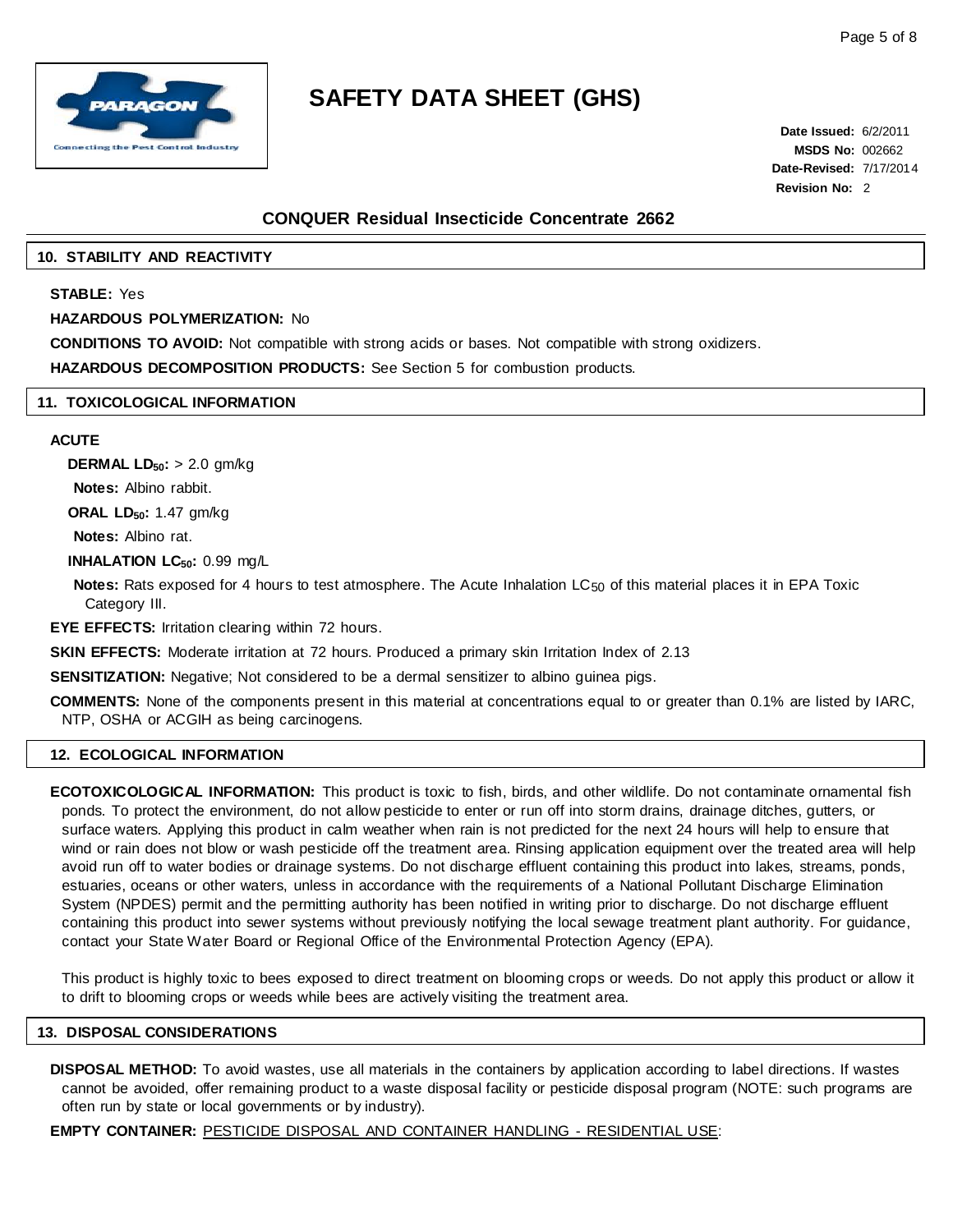

**Date Issued:** 6/2/2011 **MSDS No:** 002662 **Date-Revised:** 7/17/2014 **Revision No:** 2

## **CONQUER Residual Insecticide Concentrate 2662**

Non-refillable container. DO NOT reuse or refill this container.

If empty:

Place in trash or offer for recycling if available.

If partly filled:

Call your local solid waste agency for disposal instructions. Never place unused product down any indoor or outdoor drain.

## PESTICIDE DISPOSAL AND CONTAINER HANDLING - COMMERCIAL USE:

Non-refillable container. DO NOT reuse or refill this container. Triple rinse container (or equivalent) promptly after emptying. Then, offer for recycling if available, or puncture and dispose of in a sanitary landfill.

Triple-rinse as follows for containers less than < 5 gallons (< 18.9 L) or less: Empty the remaining contents into application equipment or a mix-tank and drain for 10 seconds after the flow begins to drip. Fill the container  $\frac{1}{4}$  full with water and re-cap. Shake for 10 seconds. Pour rinsate into application equipment or a mix-tank or store rinsate for later use or disposal. Drain for 10 seconds after the flow begins to drip. Repeat this procedure two more times.

Triple-rinse as follows for containers greater than > 5 gallons (> 18.9 L): Empty the remaining contents into application equipment or a mix-tank. Fill the container  $1/4$  full with water. Replace and tighten closures. Tip container on its side and roll back and forth, ensuring at least one complete revolution, for 30 seconds. Stand the container on its end and tip it back and forth several times. Turn the container over onto its other end and tip it back and forth several times. Empty the rinsate into application equipment or a mix-tank or store rinsate for later use or disposal. Repeat this procedure two more times.

**RCRA/EPA WASTE INFORMATION:** None of the ingredients in this product appear on the RCRA lists (40 CFR 261.24, 40CFR 251.33) or CERCLA Hazardous Substance list (40 CFR Part 302 Table 302.4)

## **14. TRANSPORT INFORMATION**

## **DOT (DEPARTMENT OF TRANSPORTATION)**

**PROPER SHIPPING NAME:** Insecticides, Insect or Animal Repellent, Liquid, N.O.S.

## **PRIMARY HAZARD CLASS/DIVISION:** Non-Hazardous

**OTHER SHIPPING INFORMATION:** This material is not regulated by the DOT as a hazardous material when shipped in Non-Bulk quantities (i.e., less than 119 Gallon's / 450 Liter's).

When shipping in Bulk-quantities (i.e., more than 119 Gallon's / 450 Liter's), please contact MGK<sup>®</sup> for the proper shipping description.

## **AIR (ICAO/IATA)**

**SHIPPING NAME:** Insecticides, Insect or Animal Repellent, Liquid, N.O.S.

**PRIMARY HAZARD CLASS/DIVISION:** Non-Hazardous

**NOTE:** Not considered hazardous by IATA/ ICAO regulations for transportation via air.

## **VESSEL (IMO/IMDG)**

**SHIPPING NAME:** Not Available

## **15. REGULATORY INFORMATION**

### **UNITED STATES**

**SARA TITLE III (SUPERFUND AMENDMENTS AND REAUTHORIZATION ACT)**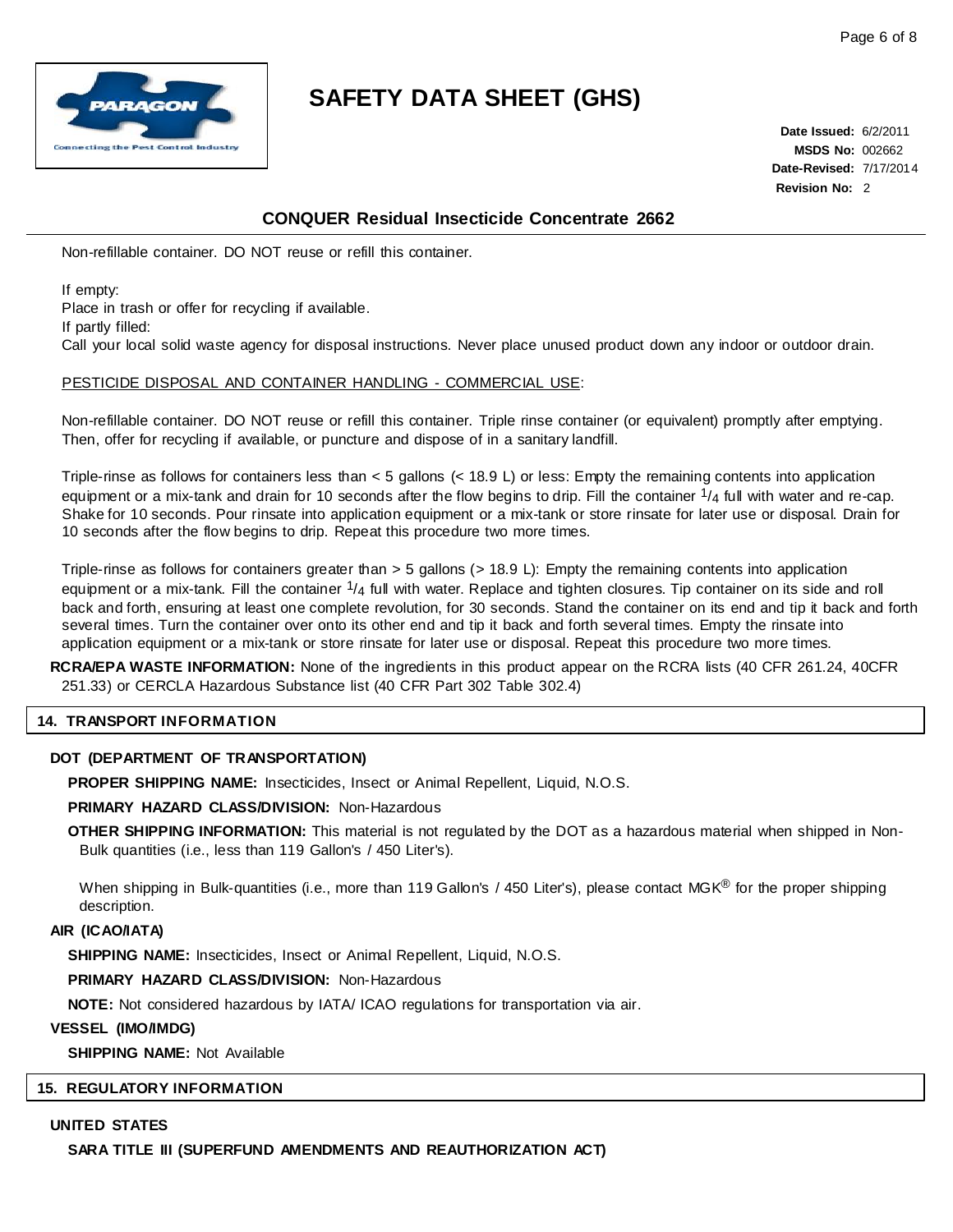

**Date Issued:** 6/2/2011 **MSDS No:** 002662 **Date-Revised:** 7/17/2014 **Revision No:** 2

## **CONQUER Residual Insecticide Concentrate 2662**

## **FIRE:** Yes **PRESSURE GENERATING:** No **REACTIVITY:** No **ACUTE:** Yes

**313 REPORTABLE INGREDIENTS:** This product contains no SARA Title III Section 313 chemicals that exceed the reporting limits.

## **302/304 EMERGENCY PLANNING**

**EMERGENCY PLAN:** There are no SARA Title III Section 302 extremely hazardous substances present in this formulation (40 CFR 355).

There are no components that are subject to emergency requirements under CERCLA Section 103(a)(40 CFR 302.4) in this formulation.

## **TSCA (TOXIC SUBSTANCE CONTROL ACT)**

**TSCA STATUS:** All chemical substances found in this product comply with the Toxic Substances Control Act's inventory reporting requirements.

### **REGULATIONS**

## **STATE REGULATIONS: VOLATILE ORGANIC COMPOUNDS (VOC):**

## This product contains less than 28% VOC's.

## **FIFRA (FEDERAL INSECTICIDE, FUNGICIDE, AND RODENTICIDE ACT):**

**NOTE**: This chemical is a pesticide product registered by the United States Environmental Protection Agency and is subject to certain labeling requirements under federal pesticide law. These requirements differ from the classification criteria and hazard information required for Safety Data Sheets, and for workplace labels of non-pesticide chemicals. The following is the hazard information as required on the pesticide label:

**CAUTION**: Harmful if swallowed, inhaled, or absorbed through skin. Contains petroleum distillates - Vomiting may cause aspiration pneumonia. Avoid contact with skin, eyes, and clothing. Avoid breathing vapors or spray mists.

**PHYSICAL OR CHEMICAL HAZARDS**: Combustible. Do not use or store near heat or open flame. Do not apply this product around electrical equipment due to the possibility of shock hazard.

### **16. OTHER INFORMATION**

**REVISION SUMMARY:** This MSDS replaces the 6/2/2011 MSDS. Revised: **Section 2:** EMERGENCY OVERVIEW - IMMEDIATE CONCERNS POTENTIAL HEALTH EFFECTS (SKIN, SKIN ABSORPTION, INHALATION, INGESTION

## ). **Section 4:** CHRONIC EFFECTS.





**HMIS RATINGS NOTES:** We assign HMIS ratings to this product based on the hazards of its ingredients(s). Since the customer is most aware of the applications and conditions of use, he or she must ensure that the proper Personal Protective Equipment is provided, consistent with the information contained in Section's 2, 7, and 8 of this MSDS.

**COMMENTS:** The data contained herein are based on information currently available to McLaughlin Gormley King Company and,